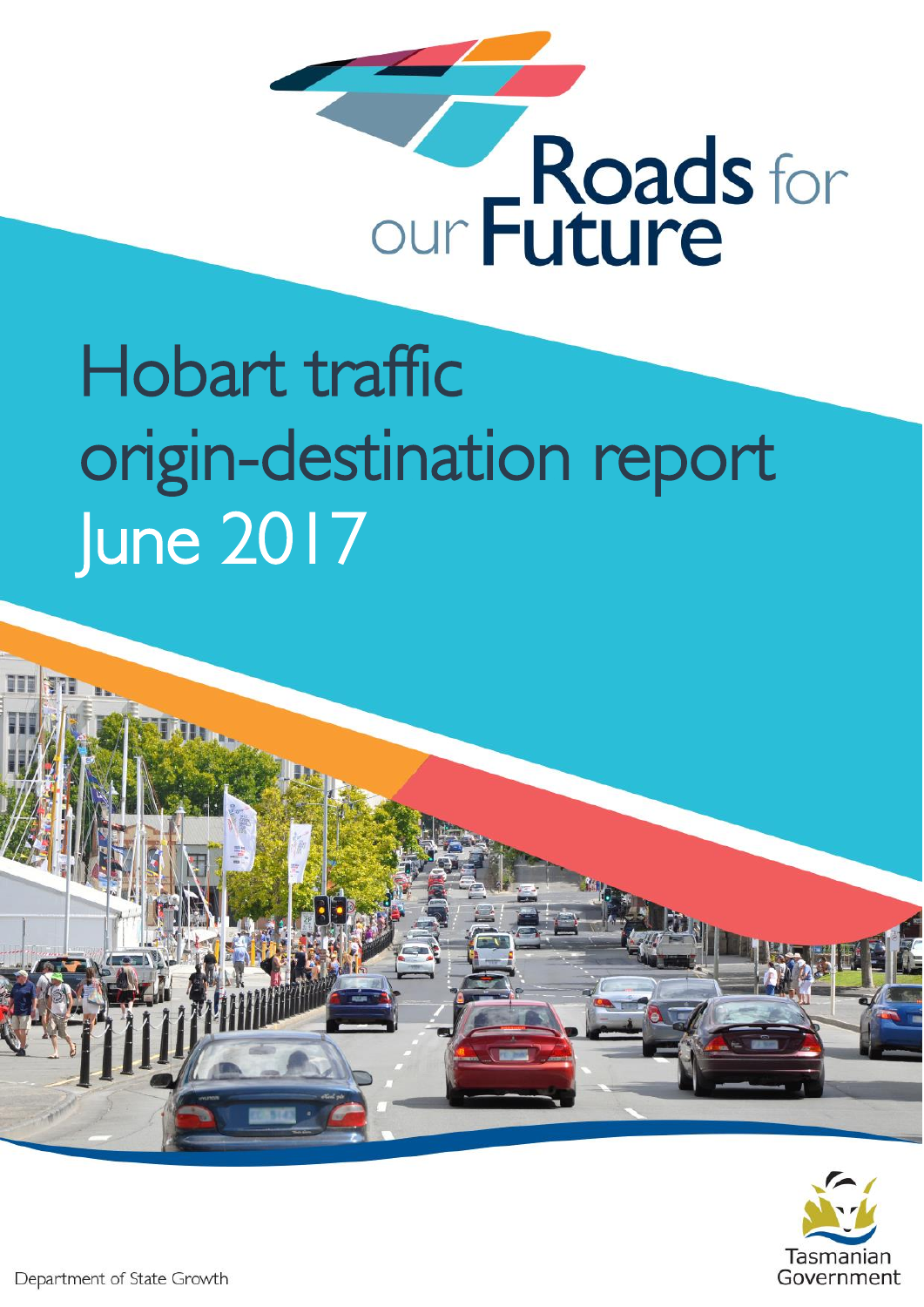## Introduction

### Hobart – the destination city

Hobart is a thriving city with a complex and dynamic traffic system. The central business district (CBD) and surrounds attract a large volume of traffic particularly during the morning and afternoon peaks. Hobart's CBD relies upon three major arterial roads for access: Tasman Highway; Brooker Highway; and Southern Outlet. These arterials are connected via the Davey Street / Macquarie Street couplet, which is connected to various major collector roads along its length providing access into the city (including Sandy Bay Road, New Town Road, Campbell Street and Murray Street).

Over the last decade traffic volumes in Hobart have grown and the road network demand has grown to a point where traffic volumes are approaching network capacity at peak periods. There has been growing community concern regarding traffic congestion due to increased travel times and the variability in travel times. Whilst congestion is experienced throughout greater Hobart, the Hobart CBD is a focal point, with reduced travel speeds and times for those travelling on CBD roads.

A number of integrated initiatives will be required to manage congestion. Understanding how the network is utilised provides context to the issue and is necessary to assess the likely success of congestion management strategies. Previous data has been collected by AustRoads (the peak body for roads and transport in Australia and New Zealand) in the area of travel time delay (peak period compared to free flow), travel time reliability (variability in peak period travel time), and scheduling (additional time required for a journey in peak periods).

This study showed that Hobart performs quite well against these criteria when compared to other capital cities in Australia and New Zealand, however the origin and destination of commuters' journeys was not assessed. Understanding where people start and end journeys that involve travel through and to the Hobart CBD in peak times is critical to finding appropriate solutions.

In May 2016, the Department of State Growth conducted a study of traffic movements passing through inner Hobart. It showed that during the morning peak time more than three quarters of journeys that start in the east, north or south of Hobart, end in the city. Further, during the afternoon peak time, more than two thirds of journeys that end in the east, north or south of Hobart, began in the city. This shows that, predominantly, commuters from all regions in greater Hobart are travelling to and from inner Hobart.

This report provides a snapshot of the data gathered during the study and details vehicle commuter travel patterns throughout greater Hobart during the morning and afternoon peak times. This information provides further insight into traffic congestion in Hobart and helps to inform future congestion management strategies.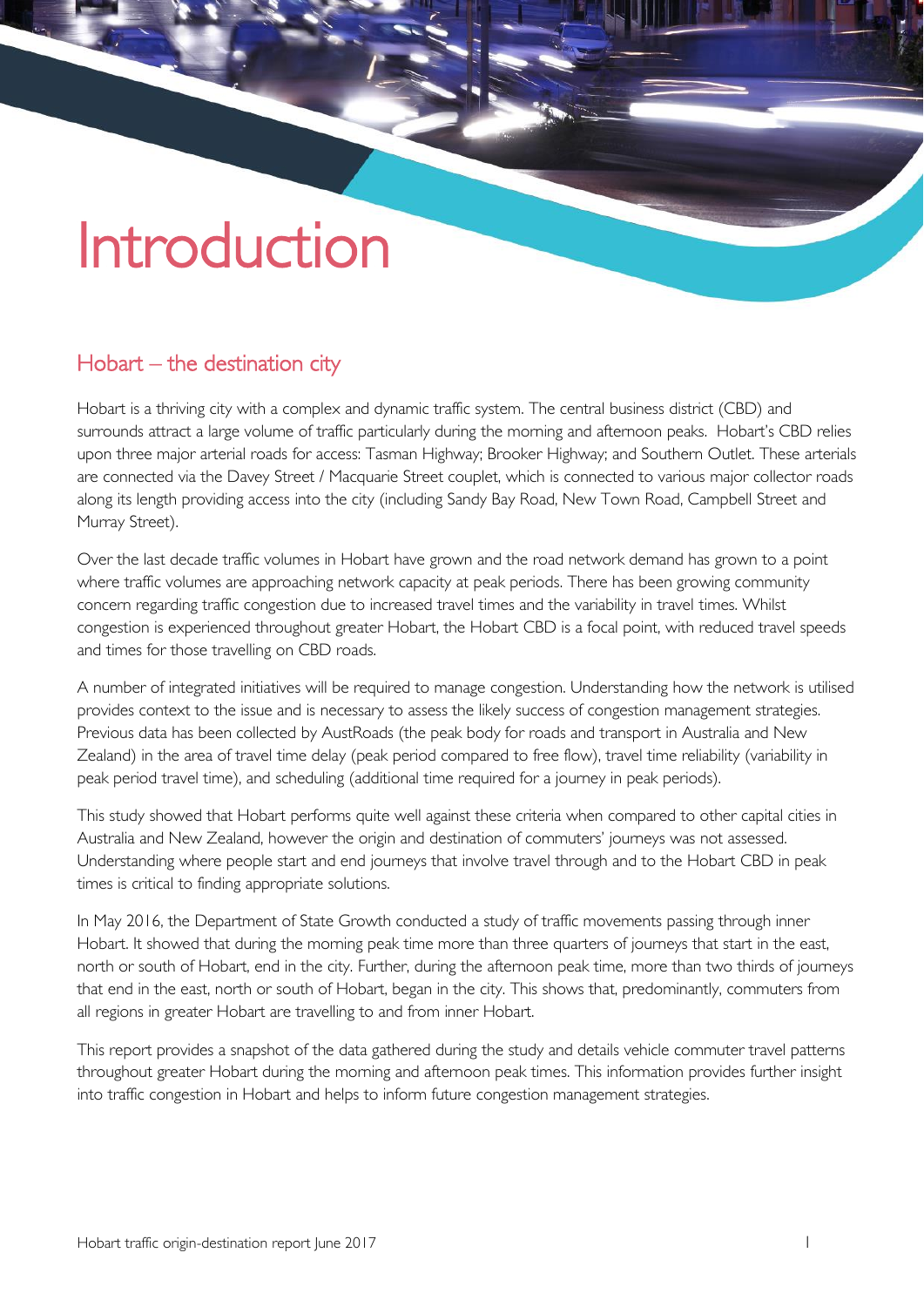## The survey

A number plate survey was used to track the movements of cars passing through Hobart. In May 2016, cameras were installed at seven key locations around Hobart to create a cordon, allowing the majority of cars entering and exiting the city to be observed. This data allows the origin and destination of trips that pass through inner Hobart to be tracked. For this study, greater Hobart was split into four general regions:

Hobart

- North
- South
- East

The movements to and from these regions were captured using the cordon points, the east being tracked at the Tasman Bridge, south at the Southern Outlet and Sandy Bay Road and the north at the Brooker Highway, New Town Road, Augusta Road and Mount Stuart Road. The results of this study are summarised in the table below, and in the following maps.

| Morning peak 7:30 am to 9:30 am |                       |        |       |       |      |  |  |
|---------------------------------|-----------------------|--------|-------|-------|------|--|--|
| Number of cars                  | Destination<br>Origin |        |       |       |      |  |  |
| measured                        |                       | Hobart | North | South | East |  |  |
| 7494                            | North                 | 79%    | 7%    | 8%    | 6%   |  |  |
| 4 3 2 8                         | South                 | 77%    | 12%   | 6%    | 5%   |  |  |
| 5 5 9 1                         | East                  | 76%    | 3%    | 9%    | %    |  |  |

| Afternoon peak 4:30 pm to 6:30 pm |             |        |       |       |      |  |  |
|-----------------------------------|-------------|--------|-------|-------|------|--|--|
| Number of cars                    | Destination | Origin |       |       |      |  |  |
| measured                          |             | Hobart | North | South | East |  |  |
| 6 1 3 6                           | North       | 73%    | 6%    | 10%   | 11%  |  |  |
| 2846                              | South       | 76%    | 8%    | 6%    | 10%  |  |  |
| 4 2 0 1                           | East        | 66%    | 21%   | 8%    | 4%   |  |  |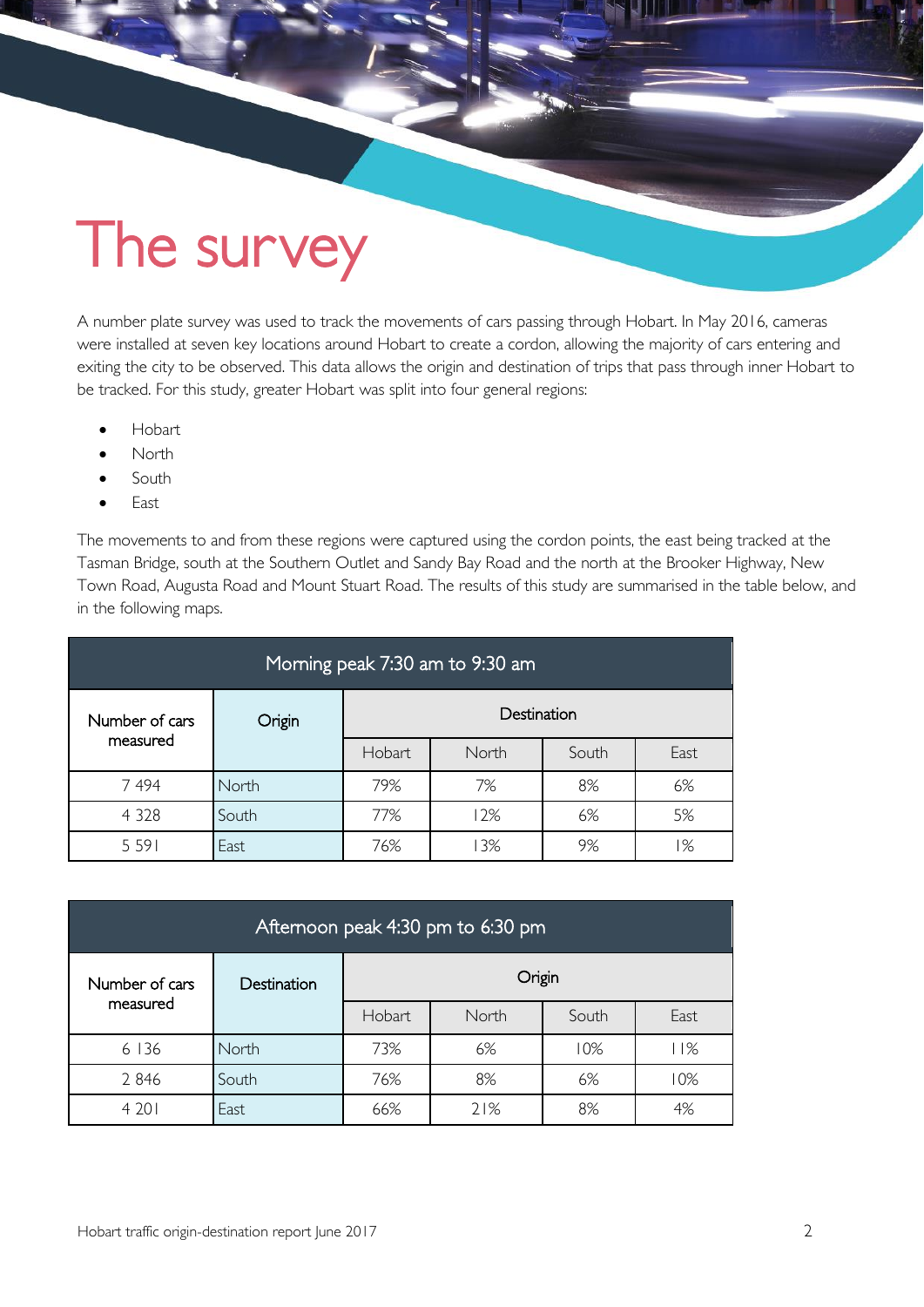### North of Hobart trips

#### Morning peak

Destination of trips originating north of Hobart from 7:30 am to 9:30 am



Of trips starting north of Hobart:

- 79% ended in Hobart
- 8% ended south of Hobart
- 6% ended east of Hobart
- 7% returned to north of Hobart.

#### Afternoon peak

Origin of trips finishing north of Hobart from 4:30 pm to 6:30 pm



Of trips finishing north of Hobart:

- 73% started in Hobart
- 10% started south of Hobart
- 11% started east of Hobart
- 6% started north of Hobart.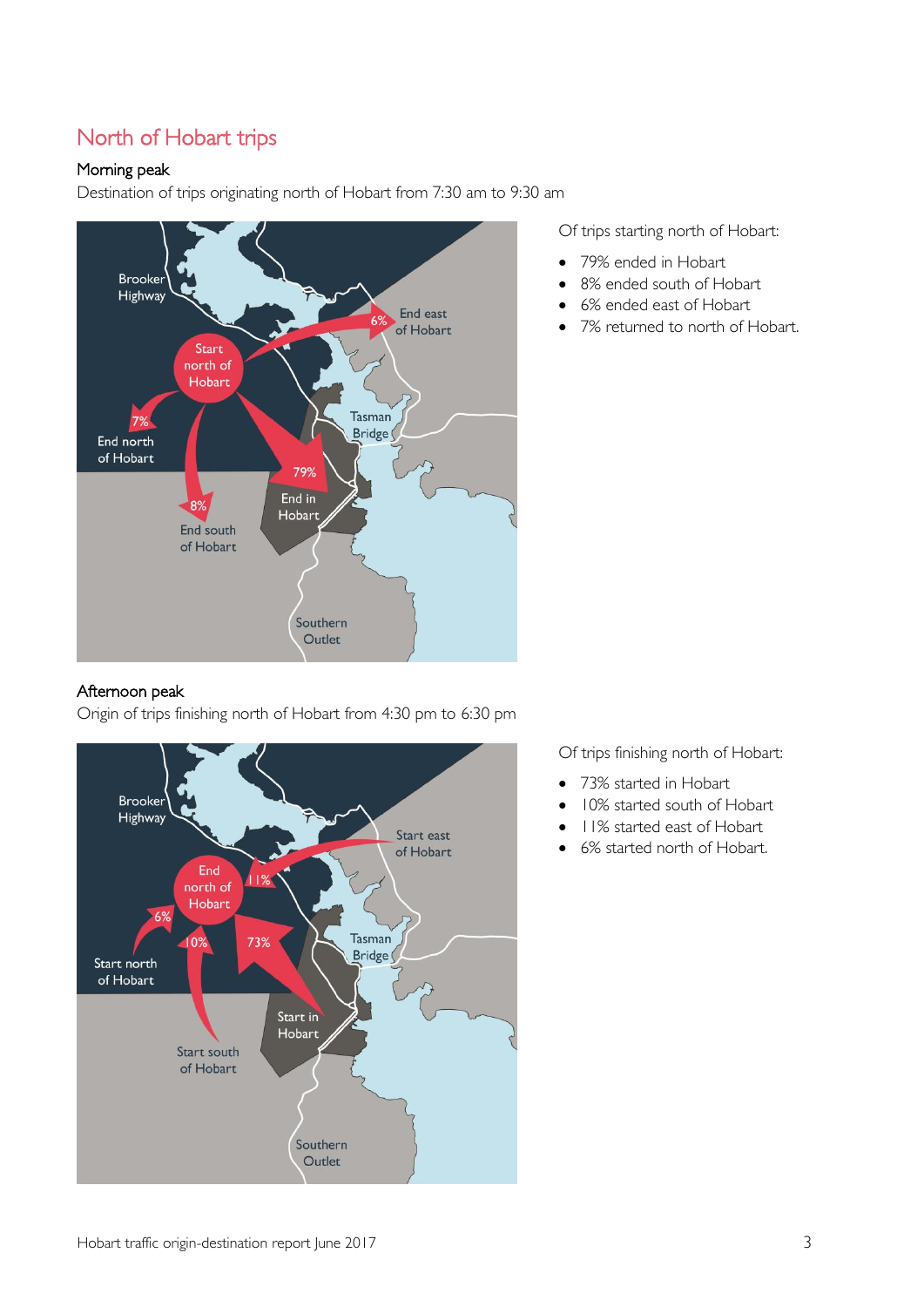## East of Hobart trips

#### Morning peak

Destination of trips originating east of Hobart from 7:30 am to 9:30 am



#### Afternoon peak

Origin of trips finishing east of Hobart from 4:30 pm to 6:30 pm



Of trips starting east of Hobart:

- 76% ended in Hobart
- 9% ended south of Hobart
- 1% ended east of Hobart
- 13% ended north of Hobart.

Of trips finishing east of Hobart:

- 66% started in Hobart
- 8% started south of Hobart
- 4% started east of Hobart
- 21% started north of Hobart.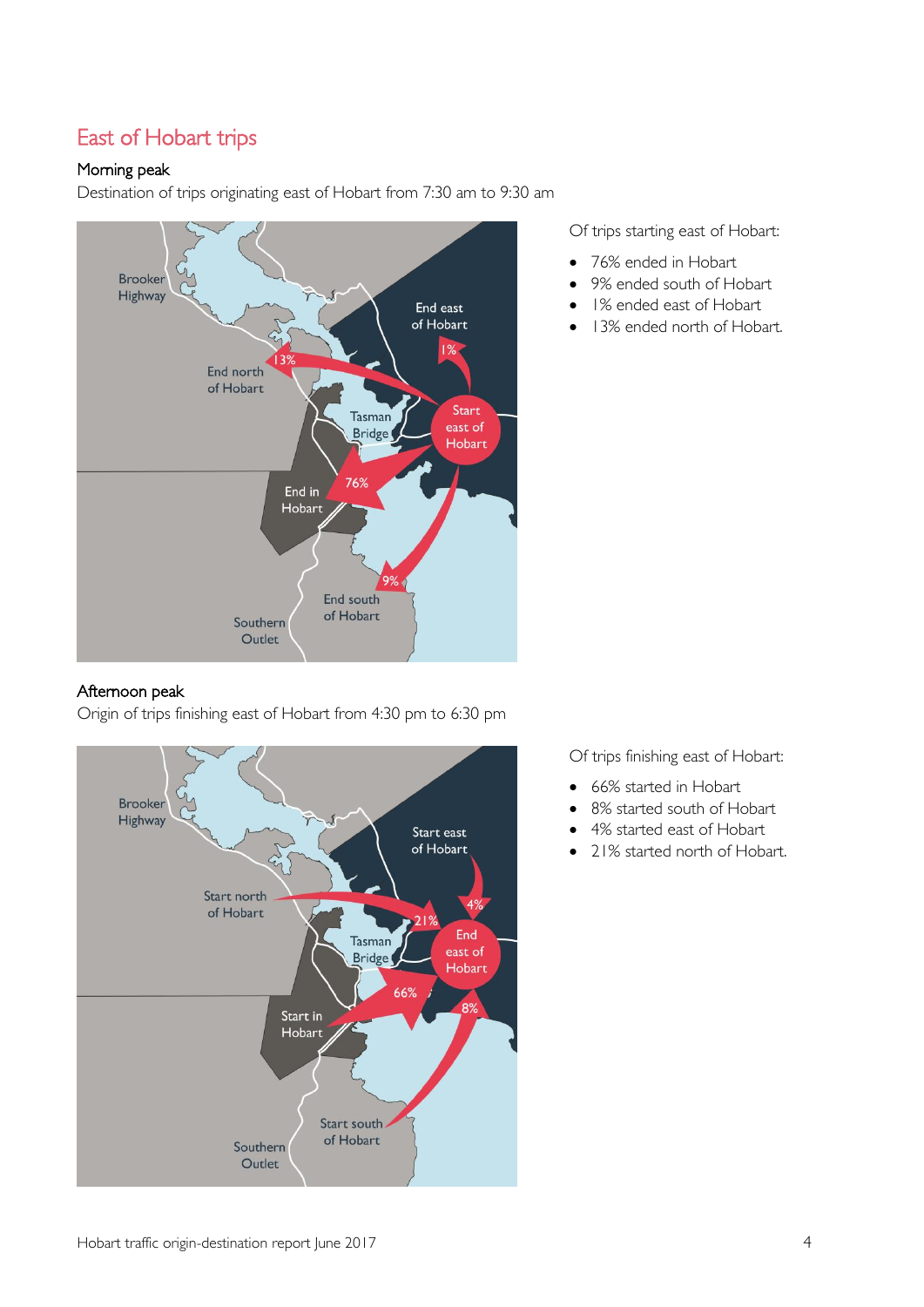### South of Hobart trips

#### Morning peak

Destination of trips originating south of Hobart from 7:30 am to 9:30 am



#### Afternoon peak

Origin of trips finishing south of Hobart from 4:30 pm to 6:30 pm



Of trips starting south of Hobart:

- 77% ended in Hobart
- 6% ended south of Hobart
- 5% ended east of Hobart
- 12% ended north of Hobart.

Of trips finishing south of Hobart:

- 76% started in Hobart
- 6% started south of Hobart
- 10% started east of Hobart
- 8% started north of Hobart.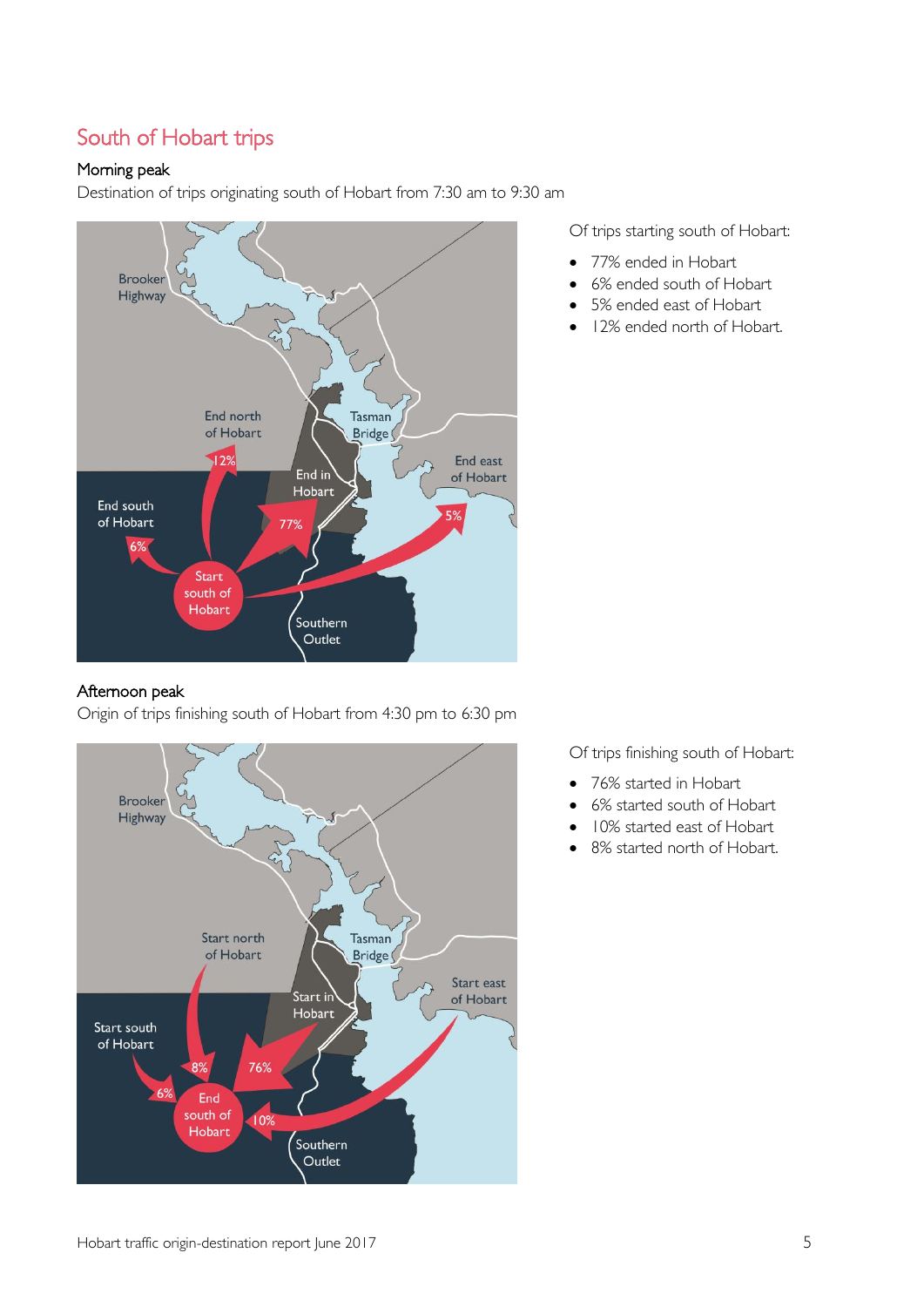## **Conclusion**

This data shows that the majority of commuters from all regions in greater Hobart are travelling to and from inner Hobart. More than three quarters of journeys made in morning peak time have an end destination of inner Hobart, and in the afternoon peak, more than two thirds of journeys begin in inner Hobart. This information will help inform the actions being progressed as part of the Department of State Growth's Hobart Traffic Congestion Project, as well as future congestion management strategies.